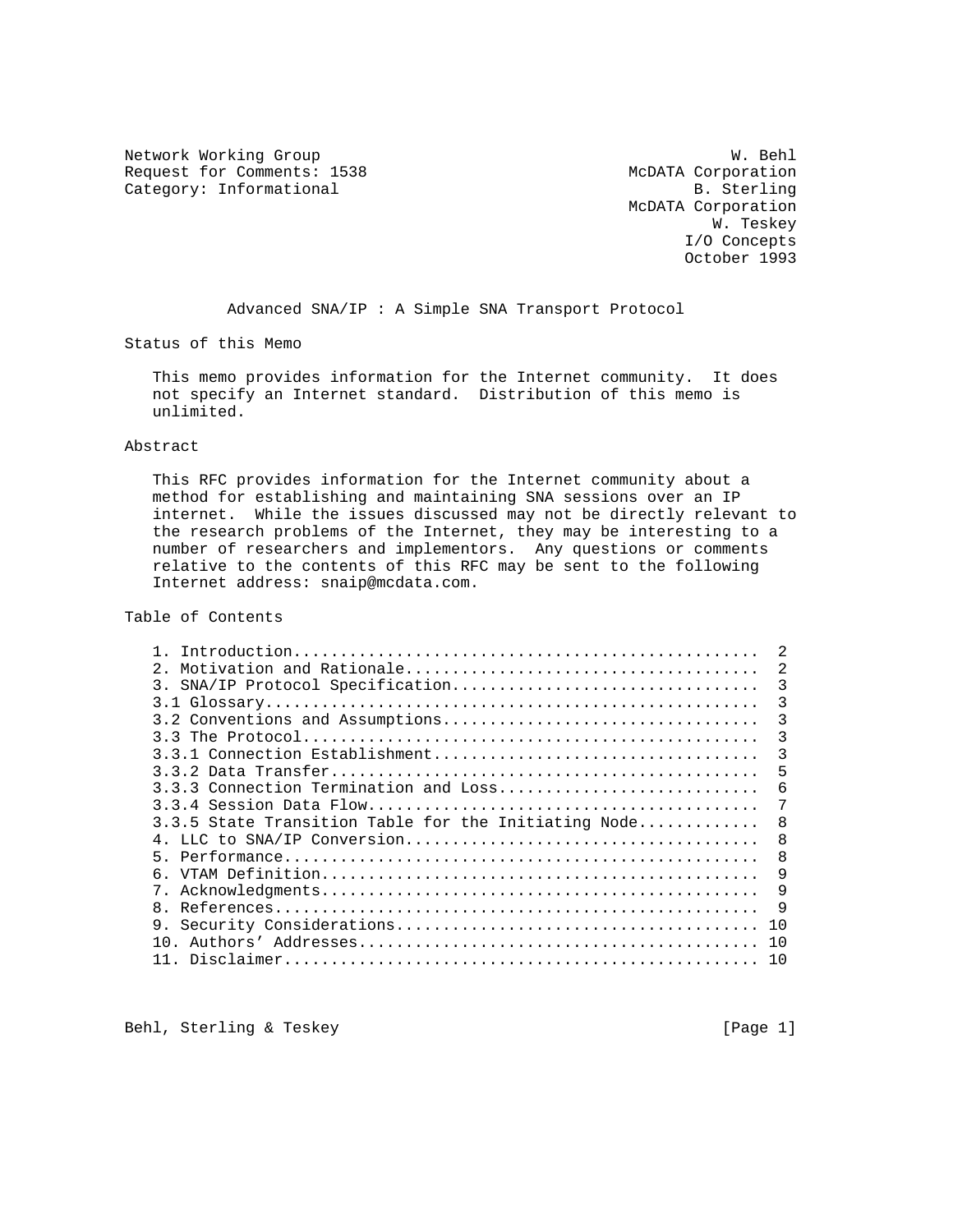1. Introduction

 Advanced SNA/IP suggests a method for the transmission of SNA session data over an IP network. This memo documents the SNA/IP protocol as implemented in the McDATA LinkMaster(R) 6200 Network Gateway, McDATA LinkMaster(R) 7100 Network Controller, and I/O Concepts X-Direct TN3270 Server.

 Advanced SNA/IP differs from other protocols designed to enable routing of SNA session traffic over an IP network. SNA/IP was originally designed for implementation in peripheral network nodes like SNA gateways and downstream nodes (DSNs). It is the authors' view, however, that SNA/IP could also be implemented in intermediate network nodes like routers as the base for an LLC to IP subnet gateway or data link switch function.

2. Motivation and Rationale

 The token-ring media access control (MAC) protocol 802.5 and logical link control (LLC) protocol 802.2 were the first set of LAN protocols used to provide a reliable and connection-oriented data link service for SNA sessions in a LAN environment.

 McDATA's experience with transporting SNA over 802.5 networks led to an 802.3/802.2 (Ethernet) based variation. As prospective customers were introduced to these Ethernet products, the question of routability arose. Network administrators, accustomed to working with Ethernet networks and the IP-based protocols, required an IP routable solution. McDATA's "SNA over Ethernet" products were bridgeable, but were not routable.

 SNA sessions require a reliable and connection-oriented data link. TCP running over IP provides a reliable and connection-oriented transport service and has the added benefit of being routable. It seemed the UDP and TCP protocols could be used in place of 802.2 Type I and Type II levels of service used in traditional SNA token-ring implementations. Advanced SNA/IP was created as a result of these observations.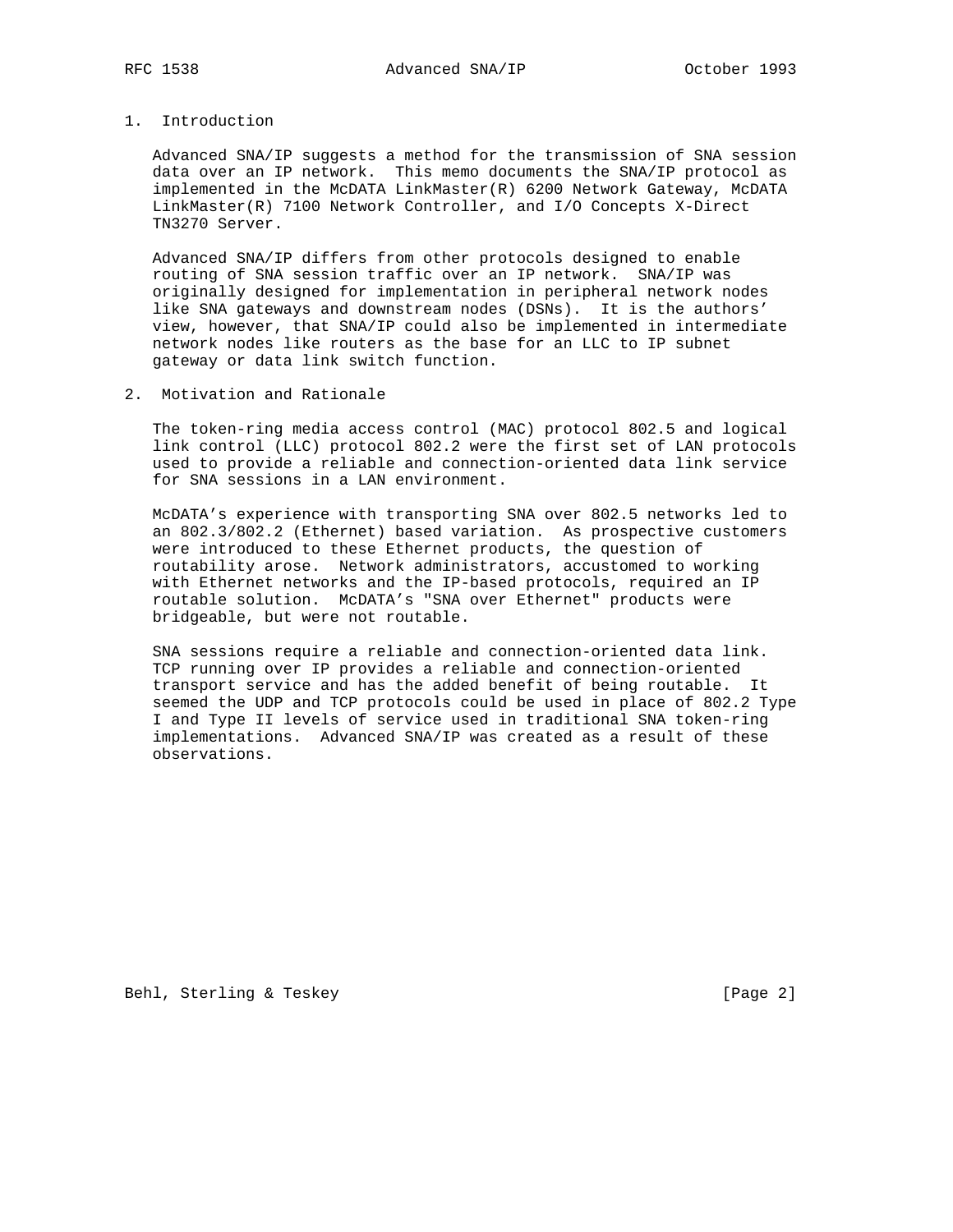### 3. SNA/IP Protocol Specification

### 3.1. Glossary

 Data Link Switching (DLSw) - This is best described as a routing protocol used for the conversion of LLC-based SNA sessions to an IP form. The initial version of the DLSw protocol is documented in the informational RFC 1434 [1].

 Downstream Node (DSN) - An SNA Physical Unit (PU) type 2.0 or 2.1 device connected to the SNA network via a LAN (802.5, 802.3, etc.) as opposed to an SDLC, X.25, or channel connection.

 SNA Gateway - A device that provides a data link control (DLC) conversion function for SNA PU type 5 (host) devices and LAN attached DSNs.

 Subnet SNA Gateway - A device connected to both a traditional SNA token-ring segment and an IP network that performs local termination of the LLC connections, a mapping function of source address to destination IP address, and a conversion (switching) function of LLC to IP.

### 3.2. Conventions and Assumptions

 Frame formats are shown starting with the IP header. Other headers will, of course, appear in the actual frames sent, but these headers, and the numbers of them, will vary across MAC types.

 It is assumed the reader is familiar with both the standard SNA protocol (to the extent it applies to SNA Gateway and DSN functions) and the base set of TCP/IP protocols. Where practical, the reader is asked to refer to appropriate SNA and TCP/IP documentation.

## 3.3. The Protocol

 Conceptually, there are three phases to the Advanced SNA/IP protocol: the Connection Establishment phase, the Data Transfer phase, and the Connection Termination phase.

#### 3.3.1. Connection Establishment

 Connection Establishment involves the exchange of logical XID packets between the connecting end nodes and culminates in the establishment of a TCP connection. This process is similar to the IBM-specified Test, XID, SABME and UA exchange used to establish a Type II 802.2 connection for SNA traffic [2]. In place of the 802.2 Type I messages, SNA/IP defines the following set of UDP datagrams:

Behl, Sterling & Teskey [Page 3]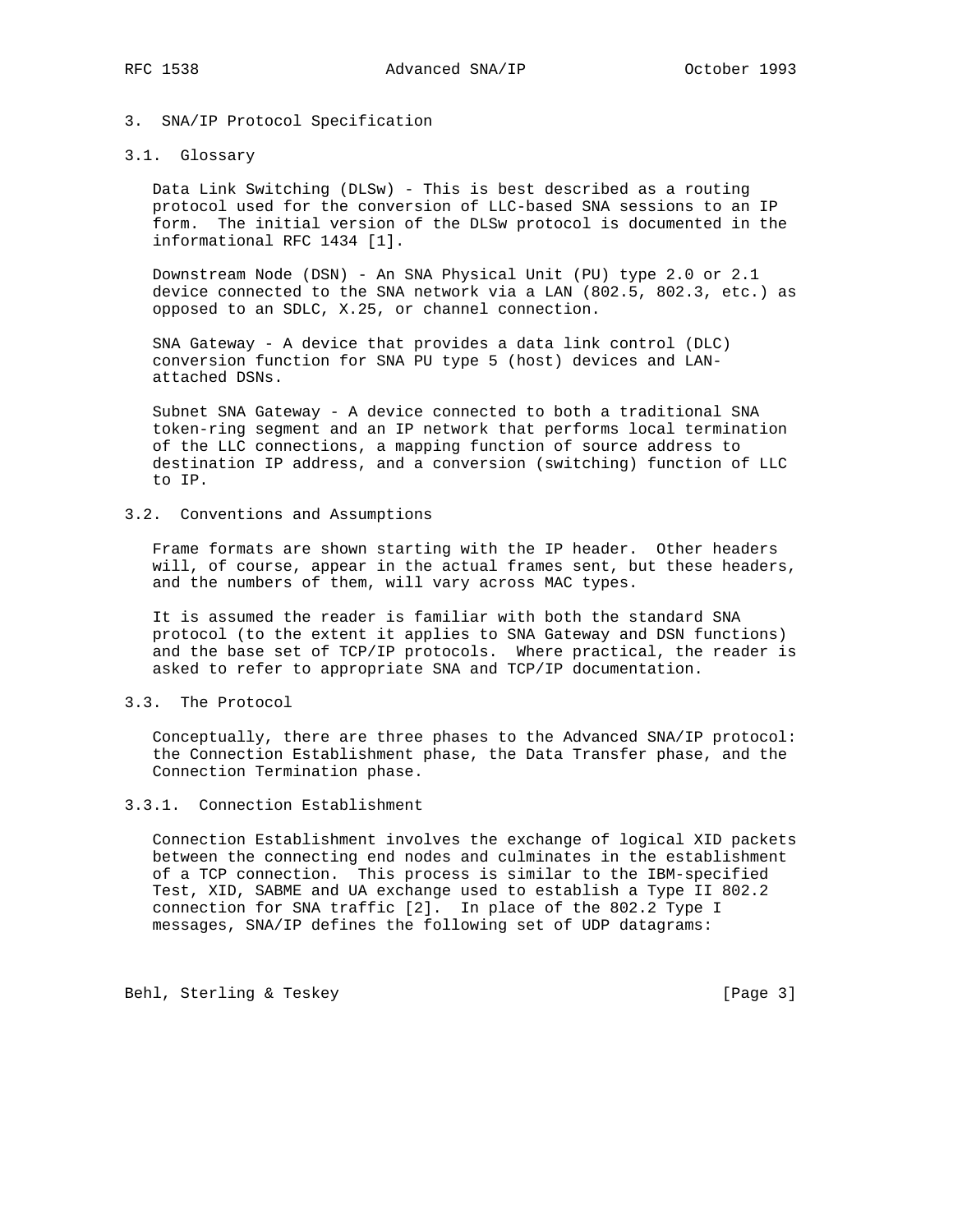|                                                                                                        | Logical Null XID              |                                                                                                                                                                                                                               |  |  |  |  |
|--------------------------------------------------------------------------------------------------------|-------------------------------|-------------------------------------------------------------------------------------------------------------------------------------------------------------------------------------------------------------------------------|--|--|--|--|
| Use: Sent by an initiating node (such as a DSN) when the<br>connection to another SNA node is desired. |                               |                                                                                                                                                                                                                               |  |  |  |  |
|                                                                                                        | is to be made.                | The Logical Null XID communicates the sending node's<br>desire to negotiate connection parameters. Once those<br>parameters are established, the Logical Null XID<br>communicates the sender's TCP port to which a connection |  |  |  |  |
| Format:                                                                                                |                               |                                                                                                                                                                                                                               |  |  |  |  |
|                                                                                                        | IP Header   UDP Header   0xBF |                                                                                                                                                                                                                               |  |  |  |  |
|                                                                                                        | Source IP address:            | The IP address of the initiating<br>node.                                                                                                                                                                                     |  |  |  |  |
|                                                                                                        | Destination IP address:       | The IP address of the partner SNA<br>node.                                                                                                                                                                                    |  |  |  |  |
|                                                                                                        | Source UDP Port:              | Must match the TCP port number to be<br>used in the eventual TCP connection.                                                                                                                                                  |  |  |  |  |
|                                                                                                        | Destination UDP Port:         | A known port on the partner node<br>that expects SNA/IP datagrams.                                                                                                                                                            |  |  |  |  |
|                                                                                                        | XID Request                   |                                                                                                                                                                                                                               |  |  |  |  |
|                                                                                                        |                               | Use: Sent in response to a Logical Null XID and requests the<br>receiving node to send a Logical SNA XID datagram.                                                                                                            |  |  |  |  |

Format:

 ------------------------------------ | IP Header | UDP Header | 0xBF | ------------------------------------

 The source and destination IP and UDP port numbers follow, logically, from those provided in the Logical Null XID datagram.

 The format of the XID Request and Logical Null XID are the same. The two types are distinguished by the roles assumed by the two nodes. In current implementations, the DSN initiates the XID exchange by sending the Logical Null XID. The SNA Gateway responds with the XID request.

Behl, Sterling & Teskey [Page 4]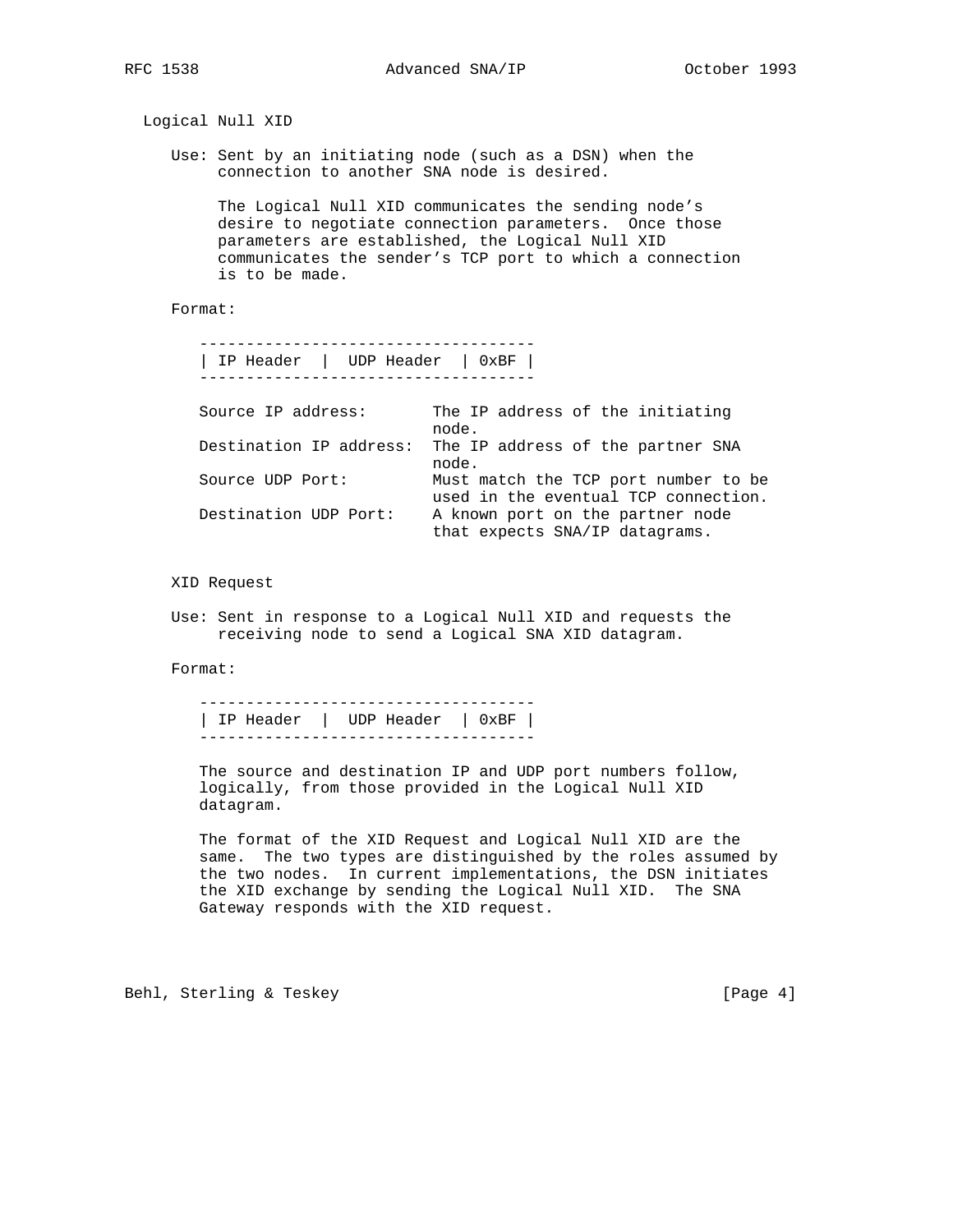### RFC 1538 Advanced SNA/IP October 1993

 Logical SNA XID Use: Sent in response to an XID Request and in the context of SNA XID negotiation. Format: ---------------------------------------------------- | IP Header | UDP Header | 0xBF | SNA XID data | ---------------------------------------------------- For PU 2.0 nodes, the SNA XID data consists of a Format 0 XID [3]. For PU 2.1 nodes, the SNA XID data consists of a Format 3 XID [3]. A typical Connection Establishment data flow appears below. Node 1 Node 2 Logical Null XID -------------------------> <------------------------ XID Request Logical SNA XID --------------------------> <------------------------ TCP SYN TCP SYN ACK -----------------------------> <------------------------ TCP ACK Note: The source UDP port of the Logical Null XID equals the destination TCP port of the TCP SYN segment. Retries of the Logical Null XID by the initiating node should occur periodically until an XID Request is received in reply. The frequency

 of the retries is left up to the implementor. The lower bound on the retry timer should be more than the expected round trip time for a packet on the network.

# 3.3.2. Data Transfer

 There are no special packets defined for the Data Transfer phase. Once the TCP connection is established, SNA Request Units (RUs) may be exchanged between the two end nodes. The SNA session data appears as TCP segment data. The only added SNA/IP requirement is that each SNA message consisting of a Transmission Header (TH), Request/Response Header (RH) and an optional Request/Response Request Unit (RU) be preceded by a two octet length field. Examples of Data

Behl, Sterling & Teskey [Page 5]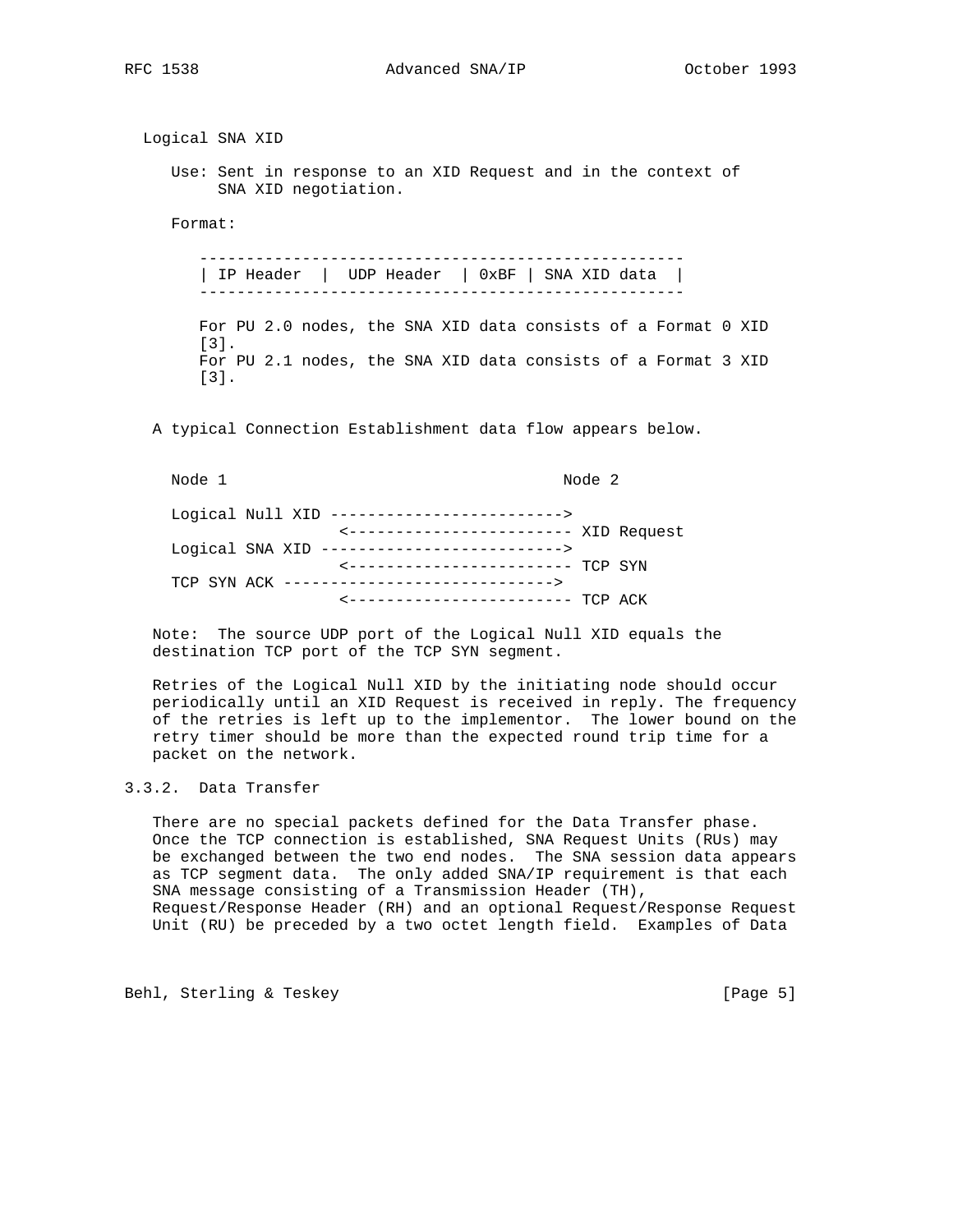Transfer frames are shown below.

 ------------------------------------------------------- | IP Header | TCP Header | SNA Msg 1 len | SNA Msg 1 | ------------------------------------------------------- ---------------------------------------------- | IP Header | TCP Header | SNA Msg 1 cont'd -> ---------------------------------------------- -------------------------------- | SNA Msg 2 len | SNA Msg 2 | --------------------------------

 The length field is passed in big endian format. 0 is a valid length value.

The format of the SNA Message pieces are as defined by SNA [3].

 Reliable and sequential delivery of data is provided by the TCP protocol [5,6].

3.3.3. Connection Termination and Loss

 Either SNA node may, at any time, terminate the logical SNA connection by issuing a TCP-level FIN segment. Dictates of the TCP protocol apply to this termination process [5,6].

 A connection is also terminated, though not as cleanly, if a TCP Reset segment is sent by either SNA node.

 Once a connection is terminated, a new connection may be established by the process outlined in the Connection Establishment section. For reconnections made to the LinkMaster 6200 gateway, the same UDP source port must be used by the initiating node. This implies that the same TCP port is used. This requirement stems from the fact the gateway may not always be aware that a TCP connection has been terminated. This would happen if the DSN became disabled prior to sending a FIN or Reset segment. Under these circumstances, SNA host resources remain allocated and a reconnection from a DSN, which the host believes to already be in session, is not allowed. By requiring the DSN to use the same port when reestablishing a connection, the LinkMaster 6200 is able to recognize when a reset of the host connection is required.

Behl, Sterling & Teskey [Page 6]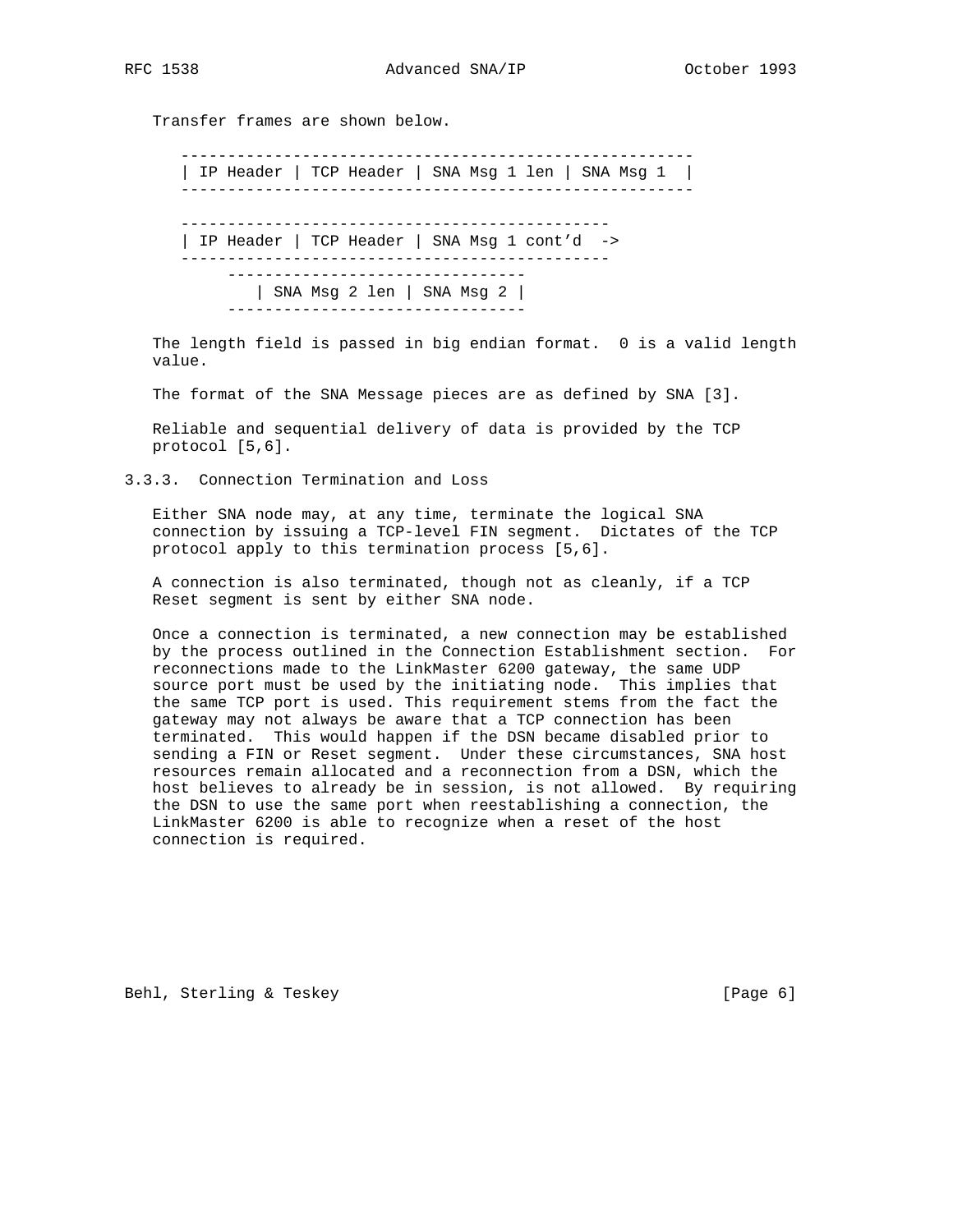3.3.4. Complete Session Data Flow Node 1 Node 2 Logical Null XID -------------------------> (UDP Datagram) Logical Null XID -------------------------> (UDP Datagram) <------------------------ XID Request (UDP Datagram) Logical SNA XID --------------------------> (UDP Datagram) <------------------------ TCP SYN (TCP Message) TCP SYN ACK -----------------------------> (TCP Message) <------------------------ TCP SYN (TCP Message) \*\*\*\*\*\*\*\*\*\*\*\*\*\*\*\*\*\*\* Connection Established \*\*\*\*\*\*\*\*\*\*\*\*\*\*\*\*\*\*\* <------------------------ SNA ACTPU (TCP Message) SNA ACTPU Response ---------------------> (TCP Message) <------------------------ SNA ACTLU (TCP Message) SNA ACTLU Response ---------------------> (TCP Message) . . . <------------------------ TCP FIN (TCP Message) TCP FIN ACK ------------------------> (TCP Message) <------------------------ TCP ACK (TCP Message) \*\*\*\*\*\*\*\*\*\*\*\*\*\*\*\*\*\*\*\* Connection Closed \*\*\*\*\*\*\*\*\*\*\*\*\*\*\*\*\*\*\*\*\* Logical Null XID -----------------------> (UDP Datagram) . . . .

Behl, Sterling & Teskey [Page 7]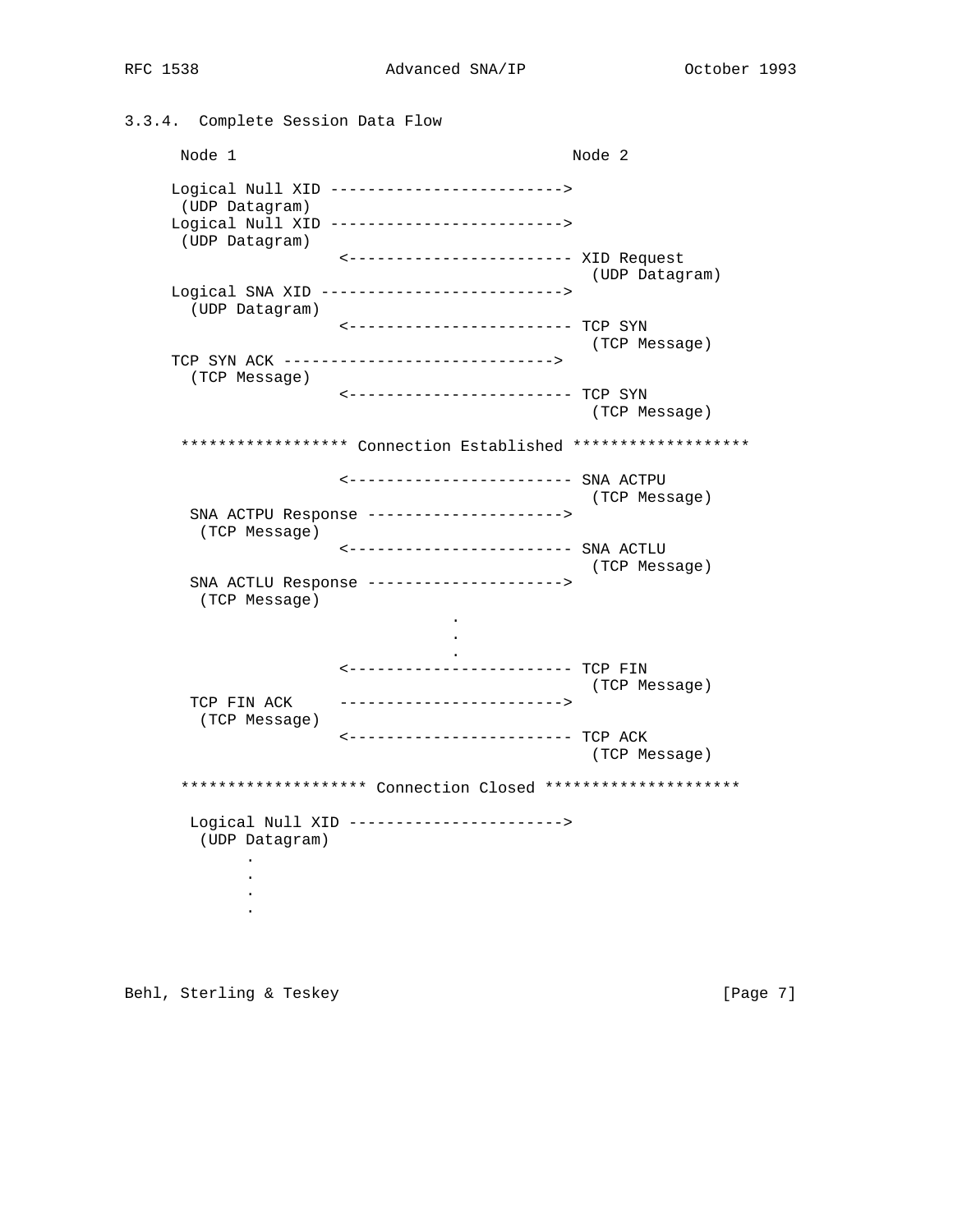| RFC. | 8 |
|------|---|
|------|---|

# 3.3.5. State Transition Table for the Initiating Node

|                           |                                              | Transition State<br>Given State   No Conn   Null XID Sent   SNA XID Sent   Conn Estb |                                                    |                                                  |
|---------------------------|----------------------------------------------|--------------------------------------------------------------------------------------|----------------------------------------------------|--------------------------------------------------|
| NΟ<br>Connection          |                                              | Internal Act.<br>Stimulus<br>---> Sends<br>1st Null XID                              |                                                    |                                                  |
| Null XID<br>Sent          |                                              | Internal<br>Timer Event<br>----> Resend<br>Null XID                                  | XID Request<br>Received<br>$--->$ Sends<br>SNA XID |                                                  |
| SNA XID<br>Sent           |                                              | Internal<br>Timer Event<br>----> Resend<br>Null XID                                  | SNA XID<br>Received<br>$--->$ Send<br>SNA XID      | Indication<br>that TCP<br>connection<br>is estb. |
| Connection<br>Established | Indica-<br>tion<br>that<br>TCP conn<br>term. |                                                                                      |                                                    | SNA<br>Session<br>Data                           |

 A gateway state transition table is not provided here because the state transitions are dependent on the nature of the SNA host interface (3172 Channel Protocol, 3174 Channel Protocol, SDLC, etc.).

4. LLC to SNA/IP Conversion

 The use of Advanced SNA/IP to convert conventional token ring- based SNA traffic to a routable form is both conceivable and practical. While interesting, a discussion of this application falls outside the context of this RFC. Very briefly, it can be said that an SNA/IP based "subnet SNA gateway" application could do many of the things being discussed in the context of the DLSw specification [1].

#### 5. Performance

 The performance of SNA sessions running over an SNA/IP connection will be affected by the bandwidth available on the network and by how much traffic is on the network. SNA/IP is poised to take full advantage of the prioritization and class of service enhancements promised in the next generation of IP. Today, SNA/IP can take

Behl, Sterling & Teskey [Page 8]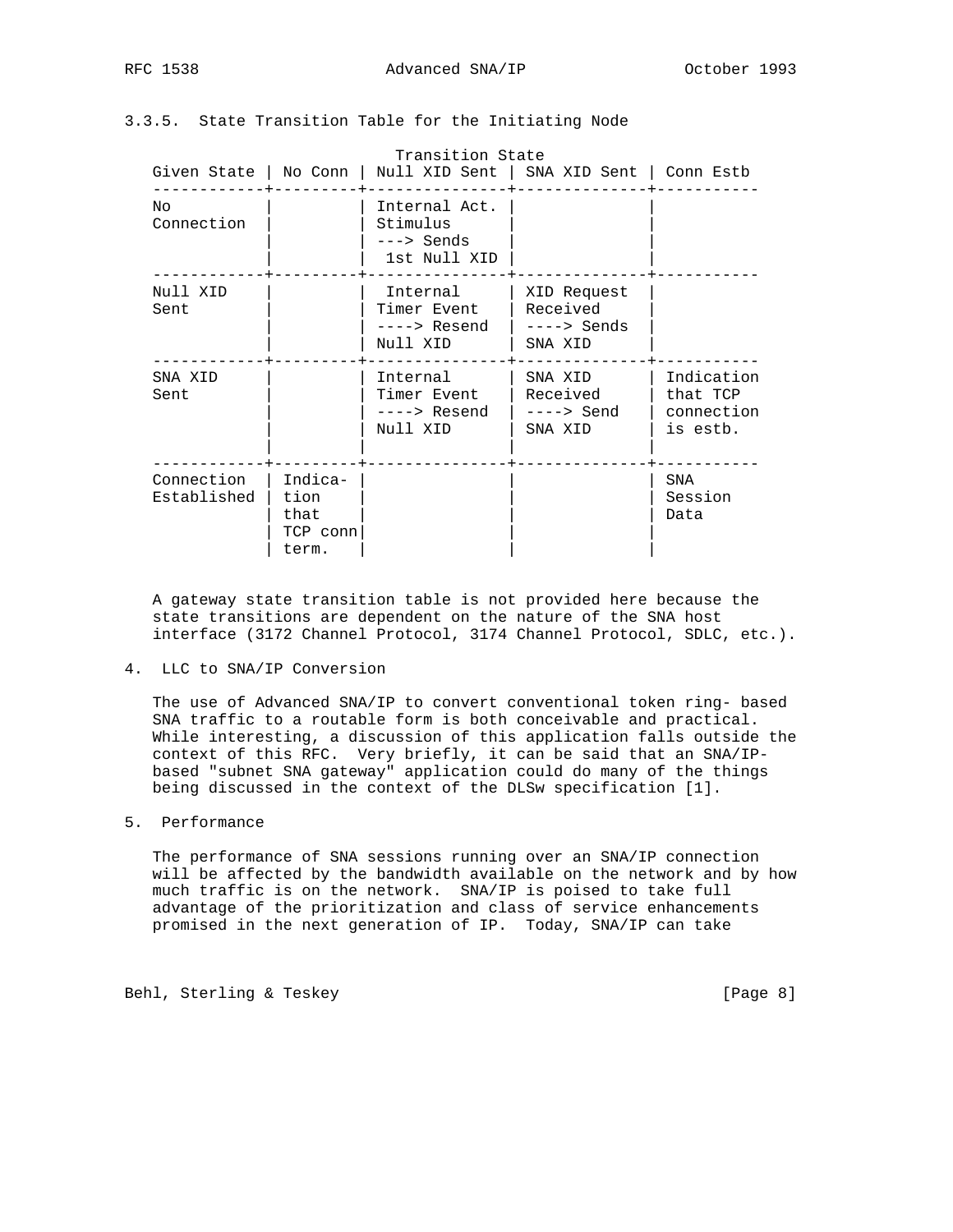advantage of router packet prioritization schemes based on port number. SNA/IP also leaves intact the standard SNA class of service prioritization protocol.

 Performance measures taken at McDATA comparing the throughput of SNA/IP and LLC across a single token-ring segment showed approximately a 15 percent decrease in the maximum transactions per hour (1500 bytes to the DSN, 50 bytes out to the host) for SNA/IP. This decrease is well within the expected levels given the added processing requirements of TCP/IP over LLC in the LinkMaster 6200 and LinkMaster 7100 operating environments.

6. VTAM Definition

 The host VTAM definition of SNA/IP downstream nodes is dependent on the gateway implementation. Downstream nodes may appear as switched major nodes connected to an XCA or as downstream nodes connected to a PU 2.0 controller [4].

7. Acknowledgments

 The authors wish to acknowledge that the definition of SNA/IP was a collaborative effort involving many individuals ranging from customers to sales and marketing personnel to engineers. Particular thanks go to David Beal, Steve Cartwright, Tracey Floming, Audrey McEwen, Mark Platte, Paul Schroeder, Chuck Weil, and Marty Wright, who all played key roles in the development and testing of this protocol and also in the editing of this RFC.

- 8. References
	- [1] Dixon, R., and D. Kushi, "Data Link Switching: Switch-to-Switch Protocol", RFC 1434, IBM, March 1993.
	- [2] "Token-Ring Network Architecture Reference", IBM document #SC30- 3374-02.
	- [3] "Systems Network Architecture Formats", IBM document #GA27-3136- 12.
	- [4] "VTAM Resource Definition Reference", IBM document #SC31-6438-1.
	- [5] Comer, D., "Internetworking with TCP/IP Volume I", Prentice Hall 1991.
	- [6] Postel, J., "Transmission Control Protocol DARPA Internet Program Protocol Specification", STD 7, RFC 793, USC/Information Sciences Institute, September 1981.

Behl, Sterling & Teskey [Page 9]